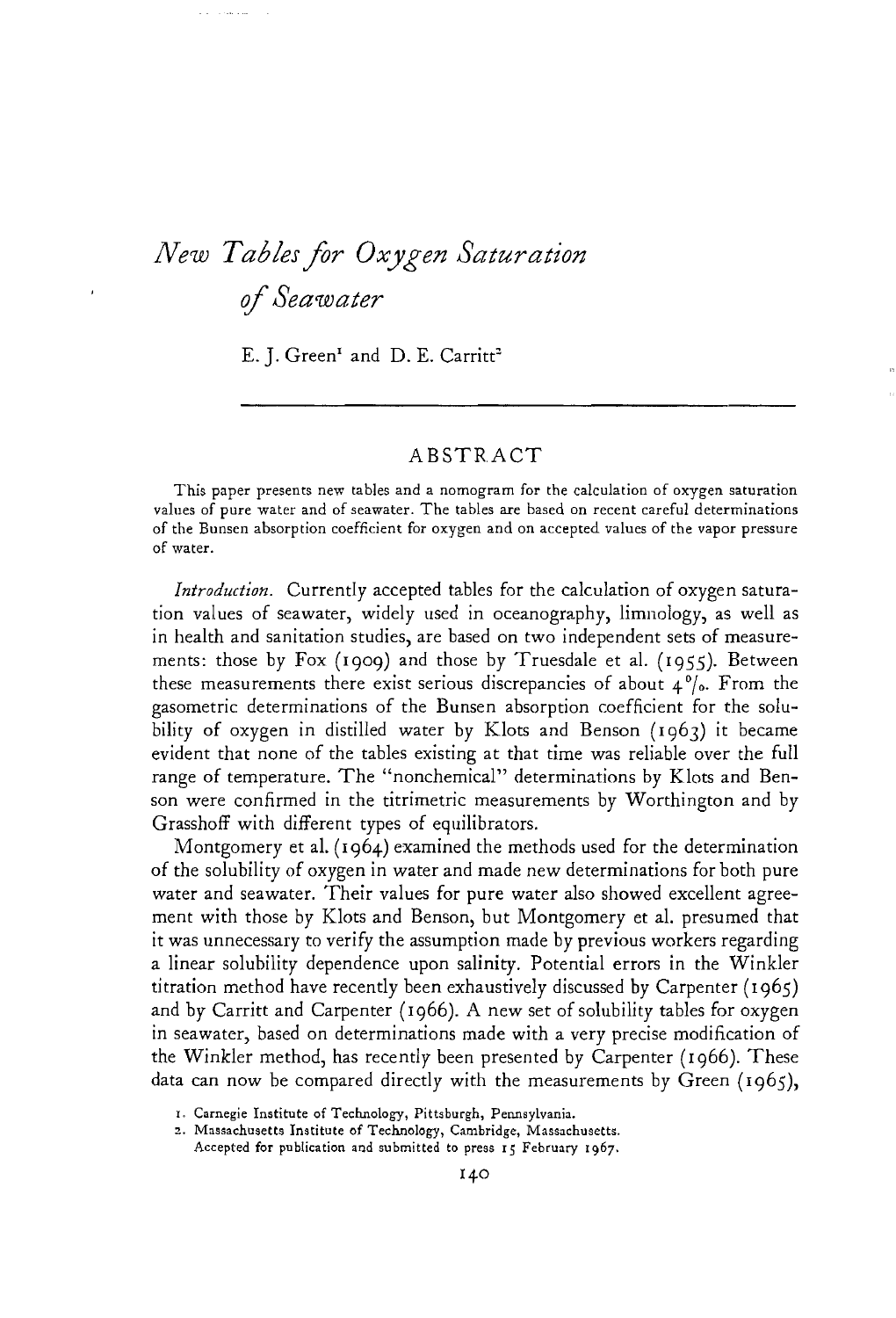for the tables presented herein are for a water-saturated atmosphere, as are those by Carpenter (1966). It has been observed that, for temperatures above 10°C, Carpenter's tables agree with the tables presented here to within the accuracy claimed for the data. At very low temperatures, however, Carpenter's solubility tabulations are about  $1\frac{9}{6}$  lower than ours. It is not clear why these two sets of careful measurements diverge at temperatures below  $10^{\circ}$ C, and it is therefore difficult to establish which values are more accurate. Unfortunately, a great many important oceanographic measurements fall into the temperature range below  $10^{\circ}$ C.

Carpenter (1966) has pointed out that Green's (1965) determinations may be biased toward slightly higher values due to the absence of a correction for oxygen that is added with reagent solutions. However, Carpenter's (1965) own estimate of the magnitude of this correction (0.018 ml/l) shows that it is unlikely to be greater than  $0.2\%$  below  $10^{\circ}$ C. Moreover, the manometric determinations by Klots and Benson, although restricted to pure water, also diverge at low temperatures from Carpenter's in the same direction and to about the same magnitude. The excellent correspondence between the manometric determinations by Klots and Benson and the titrimetric determinations by Green (1965) for oxygen solubility in distilled water leads us to suggest that the new tables for oxygen saturation presented in this paper are the most accurate of any yet presented over the entire temperature range of interest.

*.R.edetermination of Oxygen Solubility.* The redeterminations of the solubility coefficient for oxygen in seawater from  $\circ^{\circ}C$  to 35°C and from  $\circ^{\circ}/_{\circ}$  to  $30\%$  chlorinity were made by Green with a "Jacobsen-Worthington" equilibrator and a titration method very similar to that described by Carpenter  $(1965)$ . The data clearly demonstrate the nonlinear dependence of the oxygen solubility upon the salt content of the water (Green and Carritt). Carpenter (1966) used a smoothing function that was quadratic in the chlorinity, although Green had earlier shown that the data were well represented by a one-parameter exponential relation that had, in addition to simplicity, a thermodynamic basis. The difference in choice of smoothing functions probably lies in the fact that Carpenter was smoothing solubilities from a water-saturated atmosphere (that is, at a nonconstant partial pressure of oxygen) and Green was smoothing Bunsen coefficients, which may be expected to have a simpler functional representation. Green's data were represented as an integrated form of the Van't Hoff equation:

$$
\alpha.10^3 = \exp\left\{ \left( -7.424 + \frac{4417}{T} - 2.927 \log_e T + 0.04238 \, T \right) - \right. \\ - \left. \frac{\text{Cl}}{\text{C}} \left( -0.1288 + \frac{53.44}{T} - 0.04442 \log_e T + 7.145 \, 10^{-4} \, T \right) \right\},
$$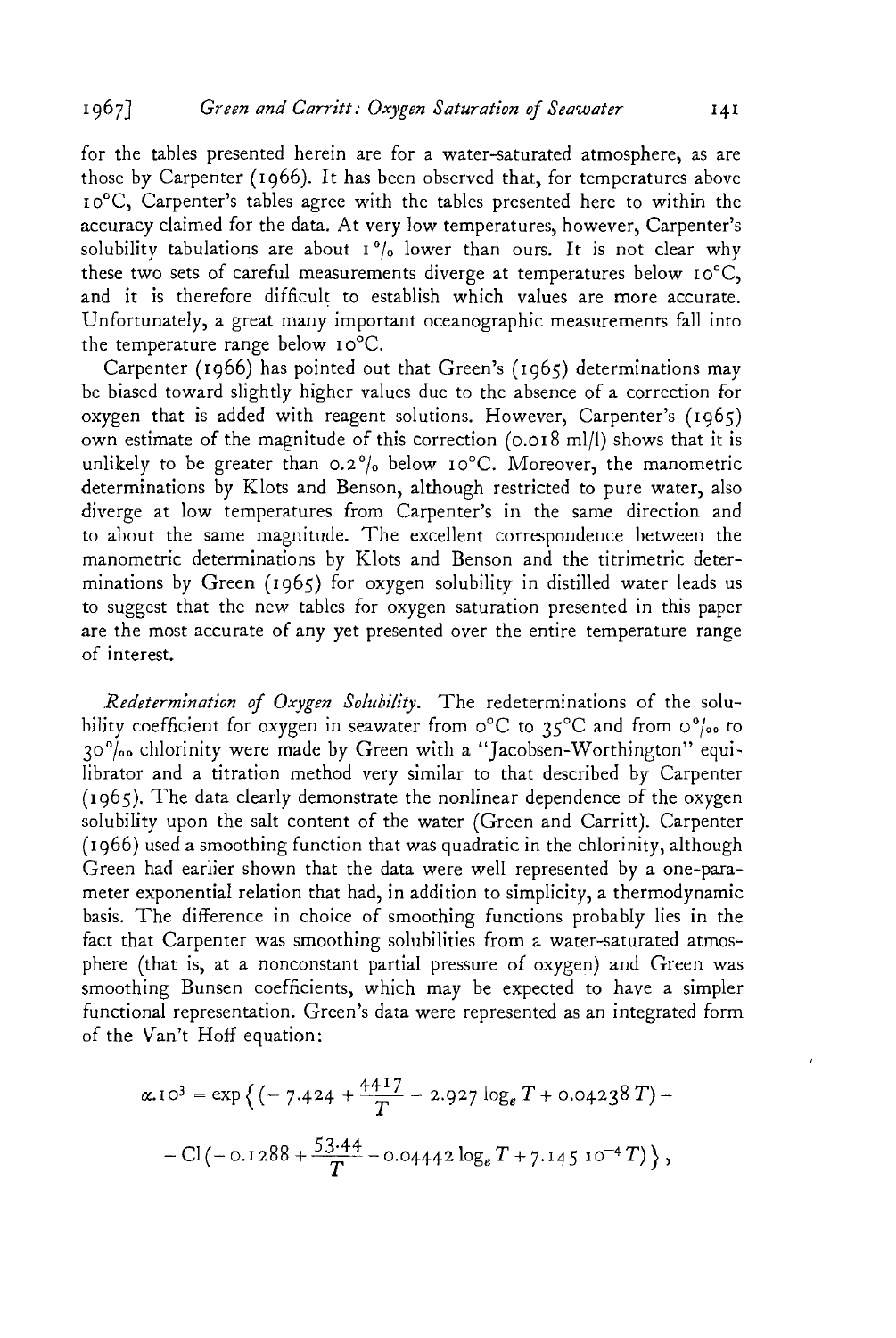where  $\alpha$  is the Bunsen coefficient,  $T$  is the absolute temperature, and Cl is the chlorinity in parts per thousand.

The exchange of oxygen across the air-sea interface takes place as a molecular process in a very thin layer in and above the water surface. In the boundary layer, this exchange is governed by the laws of molecular diffusion and is therefore dependent upon the partial-pressure gradient of the oxygen in the diffusion layer as well as upon any temperature and total-pressure gradients that may exist. The water vapor follows the same laws in the boundary film, and therefore the air is very near to saturation with water vapor in the layer immediately at the water surface (Kanwisher 1963).

*Computed Oxygen Solubilities..* Based on Green's equation above, new tables for the oxygen saturation have been prepared by machine computation.. The vapor pressure of seawater has been computed by combining the Goff-Gratch  $(1946)$  formulation for the vapor pressure of pure water with a relationship for the vapor-pressure lowering by sea salt derived from the data of Arons and Kientzler (1954); this procedure yielded:

$$
P_{\text{vap}} = \left\{ (1-9.701.10^{-4} \text{ Cl}) \right\} \exp \left\{ 18.1973 \left( 1 - \frac{373.16}{T} \right) + 3.1813.10^{-7} \left( 1 - \exp \left[ 26.1205 \left( 1 - \frac{T}{373.16} \right) \right] \right) - 1.8726.10^{-2} \left( 1 - \exp \left[ 8.03945 \left( 1 - \frac{373.16}{T} \right) \right] \right) + 5.02802 \log_e \left( \frac{373.16}{T} \right) \right\}.
$$

The vapor pressure so derived was combined with the Bunsen coefficient to calculate the saturated solubility in milliliters of oxygen per liter of seawater, *S,* as a function of temperature and chlorinity:

$$
S = 0.2094 (10^{-3}\alpha)(1 - P_{vap}),
$$

where  $P_{\text{van}}$  is in atmospheres. These data are presented in Table I. Table II presents the same data converted (by the factor 89.23  $\mu$ g-at/ml) to units of microgram-atoms of oxygen per liter, which units, though less widely used, have been recommended by the International Association of Physical Oceanographers (Helland-Hansen et al. 1948). Tabular data in terms of parts per million or milligrams of oxygen per liter have not been given here, although these units are in use, particularly in water-pollution studies.. Conversion to these units may be made by multiplying the values in Table I by the factor  $1.428$  mg/ml. Table III, in which the same data are tabulated for closely

•

 $[25, 2]$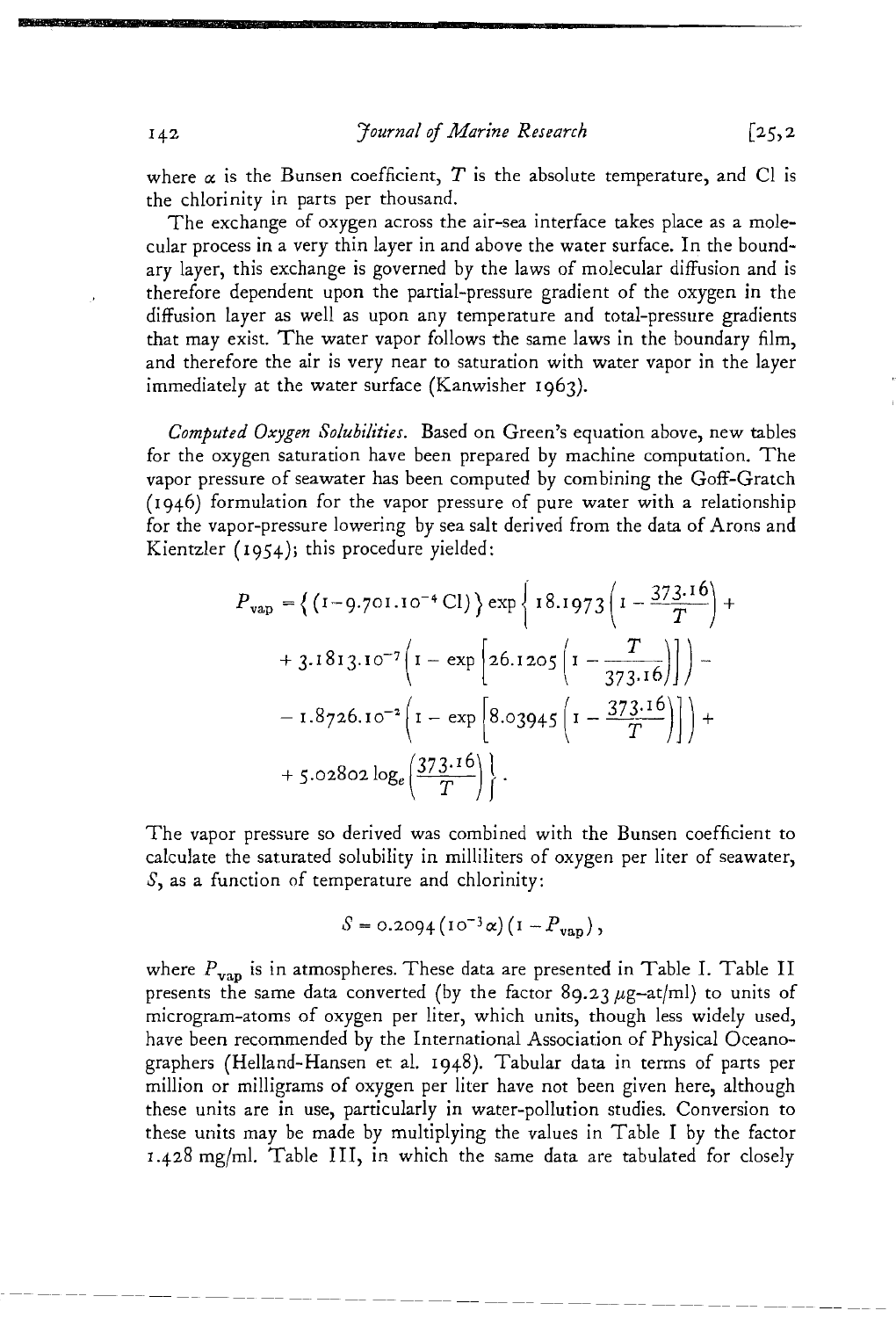Table I. Oxygen solubility (mIll) in seawater from a water-saturated atmosphere of which oxygen is 0.2094 Inole fraction, excluding water vapor.

|                  |             | $-$ Chlorinity $^0$ <sub>/00</sub> – |      |      |      |      |      |      |      |      |      |      |      |      |      |      |
|------------------|-------------|--------------------------------------|------|------|------|------|------|------|------|------|------|------|------|------|------|------|
| $^{\circ}C$      | 0           | $\boldsymbol{2}$                     | 4    | 6    | 8    | 10   | 12   | 14   | 16   | 18   | 20   | 22   | 24   | 26   | 28   | 30   |
|                  | 010.3010.04 |                                      | 9.79 | 9.54 | 9.30 | 9.06 | 8.83 | 8.61 | 8.39 | 8.18 | 7.97 | 7.77 | 7.58 | 7.38 | 7.20 | 7.02 |
| $1 \ldots 10.02$ |             | 9.77                                 | 9.53 | 9.29 | 9.06 | 8.83 | 8.61 | 8.39 | 8.18 | 7.98 | 7.78 | 7.59 | 7.40 | 7.21 | 7.03 | 6.86 |
| 29.75            |             | 9.51                                 | 9.28 | 9.05 | 8.82 | 8.61 | 8.39 | 8.19 | 7.98 | 7.79 | 7.60 | 7.41 | 7.23 | 7.05 | 6.87 | 6.70 |
| 3                | 9.49        | 9.26                                 | 9.03 | 8.81 | 8.60 | 8.39 | 8.19 | 7.99 | 7.79 | 7.60 | 7.42 | 7.24 | 7.06 | 6.89 | 6.72 | 6.56 |
| 4                | 9.24        | 9.02                                 | 8.80 | 8.59 | 8.38 | 8.18 | 7.99 | 7.79 | 7.61 | 7.42 | 7.24 | 7.07 | 6.90 | 6.73 | 6.57 | 6.41 |
| 5                | 9.01        | 8.79                                 | 8.58 | 8.38 | 8.18 | 7.98 | 7.79 | 7.61 | 7.43 | 7.25 | 7.08 | 6.91 | 6.74 | 6.58 | 6.43 | 6.27 |
| 6 8.78           |             | 8.57                                 | 8.37 | 8.17 | 7.98 | 7.79 | 7.61 | 7.43 | 7.25 | 7.08 | 6.92 | 6.75 | 6.59 | 6.44 | 6.29 | 6.14 |
| 7.               | 8.56        | 8.36                                 | 8.17 | 7.97 | 7.79 | 7.61 | 7.43 | 7.26 | 7.09 | 6.92 | 6.76 | 6.60 | 6.45 | 6.30 | 6.15 | 6.01 |
| 8                | 8.35        | 8.16                                 | 7.97 | 7.78 | 7.61 | 7.43 | 7.26 | 7.09 | 6.93 | 6.77 | 6.61 | 6.46 | 6.31 | 6.16 | 6.02 | 5.88 |
| $9 \ldots$       | 8.15        | 7.96                                 | 7.78 | 7.60 | 7.43 | 7.26 | 7.09 | 6.93 | 6.77 | 6.62 | 6.47 | 6.32 | 6.18 | 6.03 | 5.90 | 5.76 |
| $10 \ldots$      | 7.95        | 7.77                                 | 7.60 | 7.43 | 7.26 | 7.09 | 6.93 | 6.78 | 6.62 | 6.47 | 6.33 | 6.18 | 6.04 | 5.91 | 5.77 | 5.64 |
| 11               | 7.77        | 7.59                                 | 7.42 | 7.26 | 7.09 | 6.94 | 6.78 | 6.63 | 6.48 | 6.33 | 6.19 | 6.05 | 5.92 | 5.79 | 5.66 | 5.53 |
| $12 \ldots$      | 7.59        | 7.42                                 | 7.26 | 7.09 | 6.94 | 6.78 | 6.63 | 6.49 | 6.34 | 6.20 | 6.06 | 5.93 | 5.80 | 5.67 | 5.54 | 5.42 |
| $13 \ldots$      | 7.42        | 7.25                                 | 7.09 | 6.94 | 6.78 | 6.64 | 6.49 | 6.35 | 6.21 | 6.07 | 5.94 | 5.81 | 5.68 | 5.55 | 5.43 | 5.31 |
| 14               | 7.25        | 7.09                                 | 6.94 | 6.79 | 6.64 | 6.49 | 6.35 | 6.21 | 6.08 | 5.94 | 5.81 | 5.69 | 5.56 | 5.44 | 5.32 | 5.21 |
| 15               | 7.09        | 6.94                                 | 6.79 | 6.64 | 6.50 | 6.36 | 6.22 | 6.08 | 5.95 | 5.82 | 5.70 | 5.57 | 5.45 | 5.33 | 5.22 | 5.11 |
| 16 6.94          |             | 6.79                                 | 6.64 | 6.50 | 6.36 | 6.22 | 6.09 | 5.96 | 5.83 | 5.70 | 5.58 | 5.46 | 5.34 | 5.23 | 5.12 | 5.01 |
| $17 \ldots$      | 6.79        | 6.65                                 | 6.50 | 6.36 | 6.23 | 6.10 | 5.97 | 5.84 | 5.71 | 5.59 | 5.47 | 5.35 | 5.24 | 5.13 | 5.02 | 4.91 |
| 18               | 6.65        | 6.51                                 | 6.37 | 6.23 | 6.10 | 5.97 | 5.84 | 5.72 | 5.60 | 5.48 | 5.36 | 5.25 | 5.14 | 5.03 | 4.92 | 4.82 |
| $19 \ldots$      | 6.51        | 6.37                                 | 6.24 | 6.11 | 5.98 | 5.85 | 5.73 | 5.61 | 5.49 | 5.37 | 5.26 | 5.15 | 5.04 | 4.93 | 4.83 | 4.73 |
| 20               | 6.38        | 6.24                                 | 6.11 | 5.98 | 5.86 | 5.74 | 5.62 | 5.50 | 5.38 | 5.27 | 5.16 | 5.05 | 4.95 | 4.84 | 4.74 | 4.64 |
| 21 6.25          |             | 6.12                                 | 5.99 | 5.87 | 5.74 | 5.62 | 5.51 | 5.39 | 5.28 | 5.17 | 5.06 | 4.96 | 4.85 | 4.75 | 4.65 | 4.56 |
| 22               | 6.12        | 6.00                                 | 5.87 | 5.75 | 5.63 | 5.52 | 5.40 | 5.29 | 5.18 | 5.07 | 4.97 | 4.86 | 4.76 | 4.66 | 4.57 | 4.47 |
| 23               | 6.01        | 5.88                                 | 5.76 | 5.64 | 5.52 | 5.41 | 5.30 | 5.19 | 5.08 | 4.98 | 4.87 | 4.77 | 4.68 | 4.58 | 4.48 | 4.39 |
| 24               | 5.89        | 5.77                                 | 5.65 | 5.53 | 5.42 | 5.31 | 5.20 | 5.09 | 4.99 | 4.89 | 4.78 | 4.69 | 4.59 | 4.50 | 4.40 | 4.31 |
| 25 5.78          |             | 5.66                                 | 5.54 | 5.43 | 5.32 | 5.21 | 5.10 | 5.00 | 4.90 | 4.80 | 4.70 | 4.60 | 4.51 | 4.41 | 4.32 | 4.24 |
| $26\dots$ .      | 5.67        | 5.55                                 | 5.44 | 5.33 | 5.22 | 5.11 | 5.01 | 4.91 | 4.81 | 4.71 | 4.61 | 4.52 | 4.43 | 4.34 | 4.25 | 4.16 |
| $27\dots$ .      | 5.56        | 5.45                                 | 5.34 | 5.23 | 5.13 | 5.02 | 4.92 | 4.82 | 4.72 | 4.62 | 4.53 | 4.44 | 4.35 | 4.26 | 4.17 | 4.09 |
| 28               | 5.46        | 5.35                                 | 5.24 | 5.14 | 5.03 | 4.93 | 4.83 | 4.73 | 4.64 | 4.54 | 4.45 | 4.36 | 4.27 | 4.18 | 4.10 | 4.02 |
| 29               | 5.36        | 5.26                                 | 5.15 | 5.05 | 4.94 | 4.84 | 4.74 | 4.65 | 4.55 | 4.46 | 4.37 | 4.28 | 4.20 | 4.11 | 4.03 | 3.95 |
| $30\dots$ .      | 5.27        | 5.16                                 | 5.06 | 4.96 | 4.86 | 4.76 | 4.66 | 4.57 | 4.47 | 4.38 | 4.30 | 4.21 | 4.12 | 4.04 | 3.96 | 3.88 |
| 31  5.18         |             | 5.07                                 | 4.97 | 4.87 | 4.77 | 4.67 | 4.58 | 4.49 | 4.40 | 4.31 | 4.22 | 4.14 | 4.05 | 3.97 | 3.89 | 3.81 |
| 32               | 5.09        | 4.98                                 | 4.88 | 4.78 | 4.69 | 4.59 | 4.50 | 4.41 | 4.32 | 4.23 | 4.15 | 4.06 | 3.98 | 3.90 | 3.82 | 3.75 |
| 33               | 5.00        | 4.90                                 | 4.80 | 4.70 | 4.61 | 4.52 | 4.42 | 4.33 | 4.25 | 4.16 | 4.08 | 4.00 | 3.92 | 3.84 | 3.76 | 3.68 |
| 34               | 4.91        | 4.82                                 | 4.72 | 4.62 | 4.53 | 4.44 | 4.35 | 4.26 | 4.18 | 4.09 | 4.01 | 3.93 | 3.85 | 3.77 | 3.70 | 3.62 |
| 35               | 4.83        | 4.73                                 | 4.64 | 4.55 | 4.45 | 4.36 | 4.28 | 4.19 | 4.10 | 4.02 | 3.94 | 3.86 | 3.78 | 3.71 | 3.63 | 3.56 |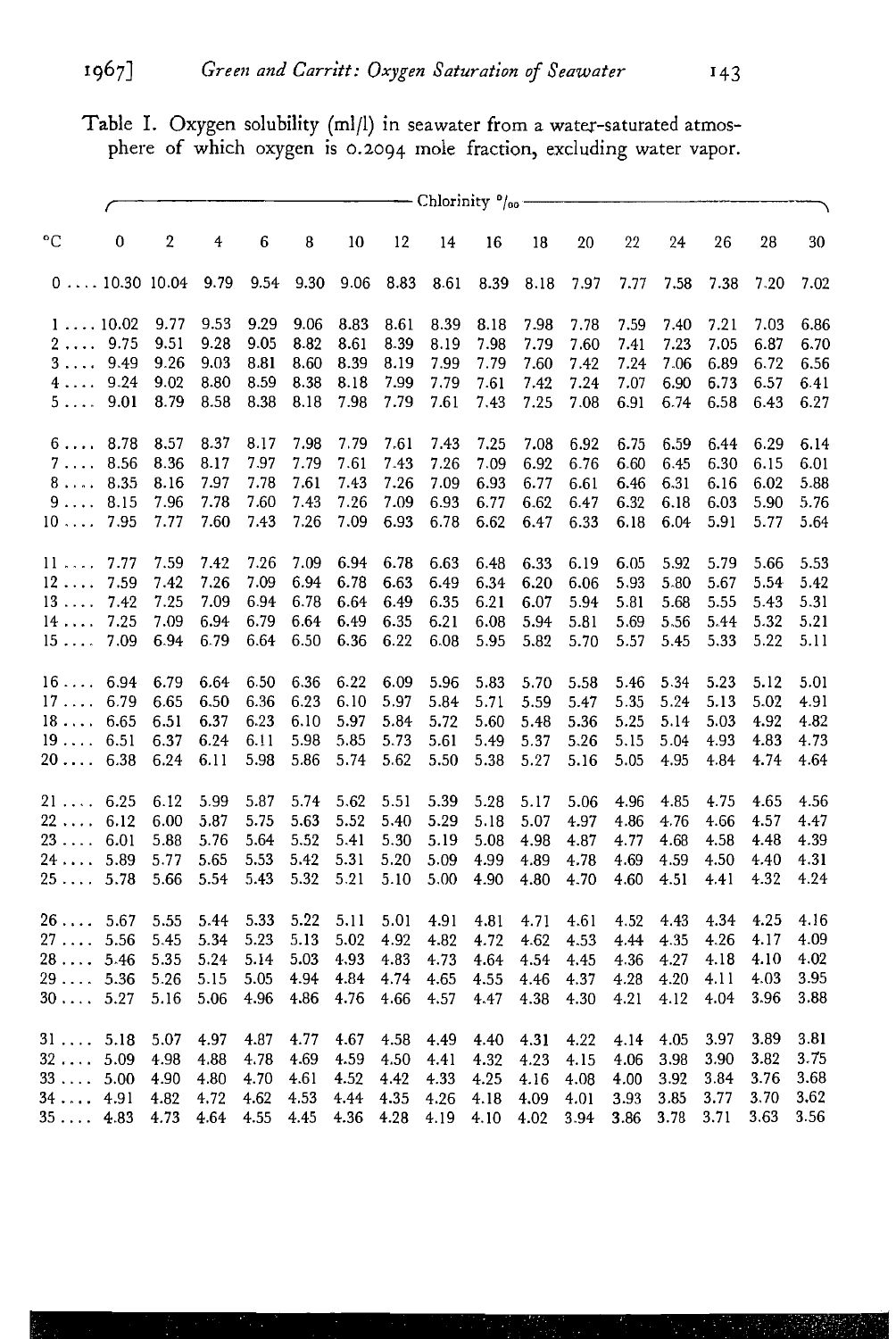Journal of Marine Research

 $[25,2]$ 

Table II. Oxygen solubility ( $\mu$ g-at/l) in seawater from a water-saturated atmos-<br>phere of which oxygen is 0.2094 mole fraction, excluding water vapor.

|                 | - Chlorinity %- |                  |      |      |      |      |      |      |      |      |      |      |      |      |      |      |
|-----------------|-----------------|------------------|------|------|------|------|------|------|------|------|------|------|------|------|------|------|
| $\rm ^{\circ}C$ | 0               | $\boldsymbol{2}$ | 4    | 6    | 8    | 10   | 12   | 14   | 16   | 18   | 20   | 22   | 24   | 26   | 28   | 30   |
| $0 \ldots$      | 919.            | 896.             | 873. | 851. | 830. | 809. | 788. | 768. | 749. | 730. | 712. | 694. | 676. | 659. | 642. | 626. |
| 1               | 894.            | 872.             | 850. | 829. | 808. | 788. | 768. | 749. | 730. | 712. | 694. | 677. | 660. | 644. | 628. | 612. |
| $2 \ldots$      | 870.            | 849.             | 828. | 807. | 787. | 768. | 749. | 730. | 712. | 695. | 678. | 661. | 645. | 629. | 613. | 598. |
| $3 \ldots$      | 847.            | 826.             | 806. | 787. | 767. | 749. | 730. | 713. | 695. | 678. | 662. | 646. | 630. | 615. | 600. | 585. |
| $4 \ldots$      | 825.            | 805.             | 786. | 767. | 748. | 730. | 713. | 695. | 679. | 662. | 646. | 631. | 616. | 601. | 586. | 572. |
| $5 \ldots$      | 804.            | 784.             | 766. | 748. | 730. | 712. | 695. | 679. | 663. | 647. | 631. | 616. | 602. | 587. | 573. | 560. |
| $6 \ldots$      | 783.            | 765.             | 747. | 729. | 712. | 695. | 679. | 663. | 647. | 632. | 617. | 603. | 588. | 575. | 561. | 548. |
| $7 \ldots$      | 764.            | 746.             | 729. | 712. | 695. | 679. | 663. | 648. | 632. | 618. | 603. | 589. | 576. | 562. | 549. | 536. |
| 8               | 745.            | 728.             | 711. | 695. | 679. | 663. | 648. | 633. | 618. | 604. | 590. | 576. | 563. | 550. | 537. | 525. |
| 9.              | 727.            | 710.             | 694. | 678. | 663. | 648. | 633. | 618. | 604. | 591. | 577. | 564. | 551. | 538. | 526. | 514. |
| $10 \ldots$     | 710.            | 694.             | 678. | 663. | 648. | 633. | 619. | 605. | 591. | 578. | 565. | 552. | 539. | 527. | 515. | 504. |
| 11              | 693.            | 678.             | 662. | 648. | 633. | 619. | 605. | 591. | 578. | 565. | 553. | 540. | 528. | 516. | 505. | 493. |
| $12 \ldots$     | 677.            | 662.             | 647. | 633. | 619. | 605. | 592. | 579. | 566. | 553. | 541. | 529. | 517. | 506. | 494. | 484. |
| 13              | 662.            | 647.             | 633. | 619. | 605. | 592. | 579. | 566. | 554. | 542. | 530. | 518. | 507. | 496. | 485. | 474. |
| 14              | 647.            | 633.             | 619. | 606. | 592. | 579. | 567. | 554. | 542. | 530. | 519. | 508. | 496. | 486. | 475. | 465. |
| 15              | 633.            | 619.             | 606. | 593. | 580. | 567. | 555. | 543. | 531. | 520. | 508. | 497. | 487. | 476. | 466. | 456. |
| $16 \ldots$     | 619.            | 606.             | 593. | 580. | 568. | 555. | 543. | 532. | 520. | 509. | 498. | 487. | 477. | 467. | 457. | 447. |
| $17 \ldots$     | 606.            | 593.             | 580. | 568. | 556. | 544. | 532. | 521. | 510. | 499. | 488. | 478. | 468. | 458. | 448. | 438. |
| $18 \ldots$     | 593.            | 581.             | 568. | 556. | 544. | 533. | 522. | 510. | 500. | 489. | 479. | 469. | 459. | 449. | 439. | 430. |
| $19 \ldots$     | 581.            | 569.             | 557. | 545. | 533. | 522. | 511. | 500. | 490. | 479. | 469. | 459. | 450. | 440. | 431. | 422. |
| $20 \ldots$     | 569.            | 557.             | 545. | 534. | 523. | 512. | 501. | 491. | 480. | 470. | 460. | 451. | 441. | 432. | 423. | 414. |
| $21 \ldots$     | 558.            | 546.             | 535. | 523. | 513. | 502. | 491. | 481. | 471. | 461. | 452. | 442. | 433. | 424. | 415. | 406. |
| $22 \ldots$     | 547.            | 535.             | 524. | 513. | 503. | 492. | 482. | 472. | 462. | 453. | 443. | 434. | 425. | 416. | 408. | 399. |
| $23 \ldots$     | 536.            | 525.             | 514. | 503. | 493. | 483. | 473. | 463. | 453. | 444. | 435. | 426. | 417. | 409. | 400. | 392. |
| 24              | 526.            | 515.             | 504. | 494. | 484. | 474. | 464. | 454. | 445. | 436. | 427. | 418. | 410. | 401. | 393. | 385. |
| $25 \ldots$     | 516.            | 505.             | 495. | 485. | 475. | 465. | 455. | 446. | 437. | 428. | 419. | 411. | 402. | 394. | 386. | 378. |
| 26              | 506.            | 496.             | 485. | 476. | 466. | 456. | 447. | 438. | 429. | 420. | 412. | 403. | 395. | 387. | 379. | 371. |
| $27 \ldots$     | 497.            | 486.             | 477. | 467. | 457. | 448. | 439. | 430. | 421. | 413. | 404. | 396. | 388. | 380. | 372. | 365. |
| 28              | 487.            | 478.             | 468. | 458. | 449. | 440. | 431: | 422. | 414. | 405. | 397. | 389. | 381. | 373. | 366. | 358. |
| 29              | 479.            | 469.             | 459. | 450. | 441. | 432. | 423. | 415. | 406. | 398. | 390. | 382. | 374. | 367. | 359. | 352. |
| $30\,\ldots$ .  | 470.            | 461.             | 451. | 442. | 433. | 425. | 416. | 408. | 399. | 391. | 383. | 376. | 368. | 361. | 353. | 346. |
| 31              | 462.            | 453.             | 443. | 434. | 426. | 417. | 409. | 400. | 392. | 384. | 377. | 369. | 362. | 354. | 347. | 340. |
| $32 \ldots$     | 454.            | 445.             | 436. | 427. | 418. | 410. | 402. | 394. | 386. | 378. | 370. | 363. | 355. | 348. | 341. | 334. |
| $33 \ldots$     | 446.            | 437.             | 428. | 420. | 411. | 403. | 395. | 387. | 379. | 371. | 364. | 357. | 349. | 342. | 335. | 329. |
| $34 \ldots$     | 438.            | 430.             | 421. | 413. | 404. | 396. | 388. | 380. | 373. | 365. | 358. | 350. | 343. | 336. | 330. | 323. |
| 35              | 431.            | 422.             | 414. | 406. | 397. | 389. | 382. | 374. | 366. | 359. | 352. | 345. | 338. | 331. | 324. | 318. |

 $144$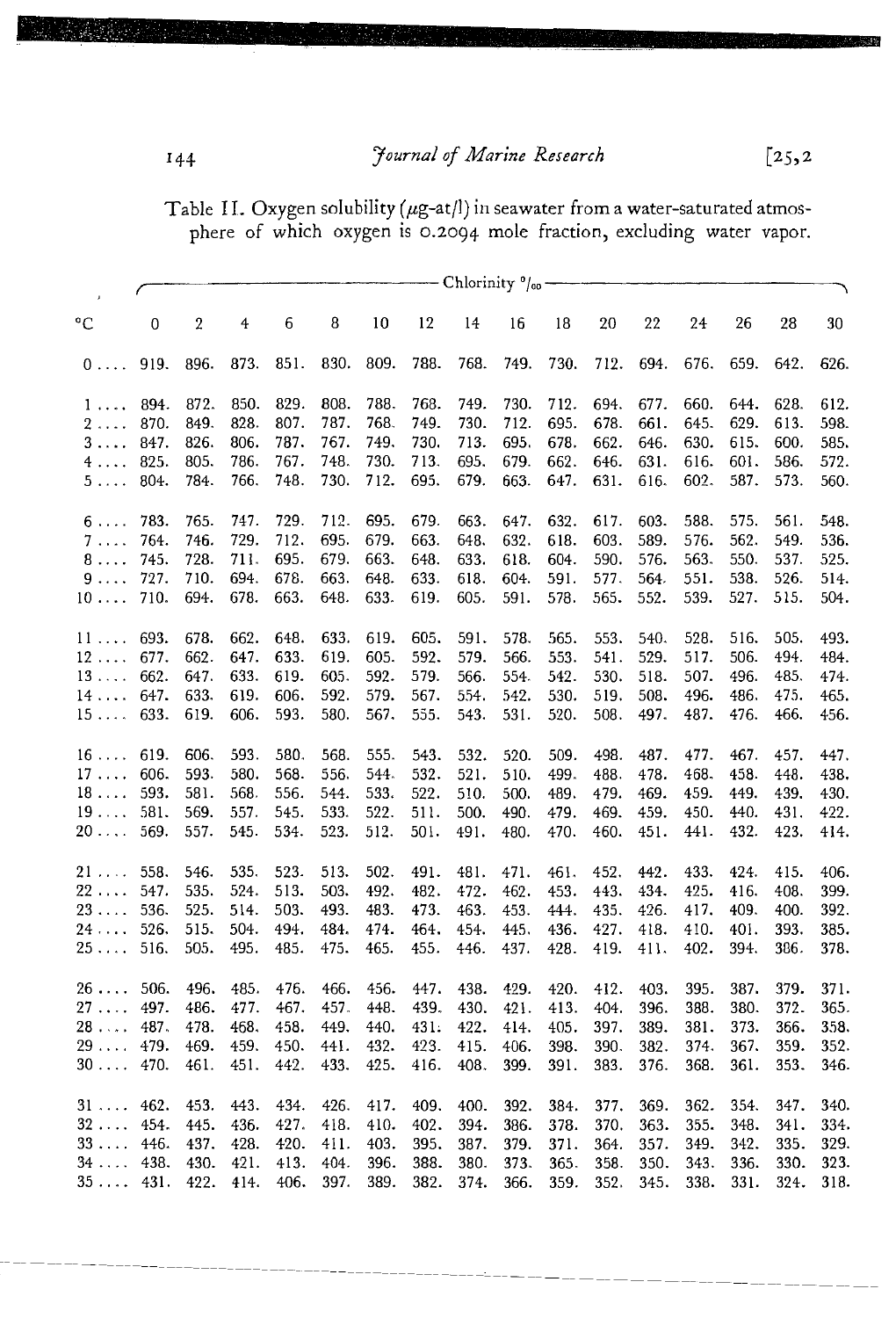Table III. Oxygen solubility (mIll) in seawater from a water-saturated atmosphere of which oxyggn is 0.2094 mole fraction, excluding water vapor.

|              | $\frac{1}{\sqrt{1-\frac{1}{2}}}\frac{1}{\sqrt{1-\frac{1}{2}}}\frac{1}{\sqrt{1-\frac{1}{2}}}\frac{1}{\sqrt{1-\frac{1}{2}}}\frac{1}{\sqrt{1-\frac{1}{2}}}\frac{1}{\sqrt{1-\frac{1}{2}}}\frac{1}{\sqrt{1-\frac{1}{2}}}\frac{1}{\sqrt{1-\frac{1}{2}}}\frac{1}{\sqrt{1-\frac{1}{2}}}\frac{1}{\sqrt{1-\frac{1}{2}}}\frac{1}{\sqrt{1-\frac{1}{2}}}\frac{1}{\sqrt{1-\frac{1}{2}}}\frac{1}{\sqrt{1-\frac{1}{2}}}\frac{1}{\sqrt{1-\frac{$ |           |           |      |      |                                                                                                       |      |                |                          |           |           |                     |           |           |      |           |      |
|--------------|---------------------------------------------------------------------------------------------------------------------------------------------------------------------------------------------------------------------------------------------------------------------------------------------------------------------------------------------------------------------------------------------------------------------------------|-----------|-----------|------|------|-------------------------------------------------------------------------------------------------------|------|----------------|--------------------------|-----------|-----------|---------------------|-----------|-----------|------|-----------|------|
| $0^{\circ}C$ |                                                                                                                                                                                                                                                                                                                                                                                                                                 |           |           |      |      | 33.00 33.25 33.50 33.75 34.00 34.25 34.50 34.75 35.00 35.25 35.50 35.75 36.00 36.25 36.50 36.75 37.00 |      |                |                          |           |           |                     |           |           |      |           |      |
|              |                                                                                                                                                                                                                                                                                                                                                                                                                                 |           |           |      |      | 0 8.15 8.14 8.12 8.11 8.10 8.08 8.07 8.05 8.04 8.02 8.01 8.00 7.98 7.97                               |      |                |                          |           |           |                     |           |           | 7.95 | 7.94 7.93 |      |
|              | $1 \ldots 7.95$                                                                                                                                                                                                                                                                                                                                                                                                                 | 7.94      | 7.93      | 7.91 | 7.90 | 7.88                                                                                                  | 7.87 | 7.86           | 7.84                     | 7.83      | 7.82      | 7.80                | 7.79      | 7.77      | 7.76 | 7.75      | 7.73 |
|              | 27.76                                                                                                                                                                                                                                                                                                                                                                                                                           | 7.75      | 7.73      | 7.72 | 7.71 | 7.69                                                                                                  | 7.68 | 7.67           | 7.65                     | 7.64      | 7.63      | 7.62                | 7.60      | 7.59      | 7.58 | 7.56      | 7.55 |
|              | 37.58                                                                                                                                                                                                                                                                                                                                                                                                                           | 7.56      | 7.55      | 7.54 | 7.52 | 7.51                                                                                                  | 7.50 | 7.49           | 7.47                     | 7.46      | 7.45      | 7.44                | 7.42      | 7.41      | 7.40 | 7.38      | 7.37 |
|              | 47.40                                                                                                                                                                                                                                                                                                                                                                                                                           | 7.39      | 7.37      | 7.36 | 7.35 | 7.34                                                                                                  | 7.32 | 7.31           | 7.30                     | 7.29      | 7.27      | 7.26                | 7.25      | 7.24      | 7.23 | 7.21      | 7.20 |
|              | 57.23                                                                                                                                                                                                                                                                                                                                                                                                                           | 7.21      | 7.20      | 7.19 | 7.18 | 7.17                                                                                                  | 7.15 | 7.14           | 7.13                     | 7.12      | 7.11      | 7.09                | 7.08      | 7.07      | 7.06 | 7.05      | 7.04 |
|              | 67.06                                                                                                                                                                                                                                                                                                                                                                                                                           | 7.05      | 7.04      | 7.03 | 7.01 | 7.00                                                                                                  | 6.99 | 6.98           |                          | 6.97 6.96 | 6.95      | 6.93                | 6.92      | 6.91      | 6.90 | 6.89      | 6.88 |
|              | 76.90                                                                                                                                                                                                                                                                                                                                                                                                                           | 6.89      | 6.88      | 6.87 | 6.86 | 6.84                                                                                                  | 6.83 | 6.82           | 6.81                     | 6.80      | 6.79      | 6.78                | 6.77      | 6.76      | 6.75 | 6.73      | 6.72 |
|              | 8 6.75                                                                                                                                                                                                                                                                                                                                                                                                                          | 6.74 6.73 |           | 6.71 | 6.70 | 6.69                                                                                                  | 6.68 | 6.67           | 6.66                     | 6.65      | 6.64      | 6.63                | 6.62      | 6.61      | 6.60 | 6.59      | 6.57 |
|              | 9 6.60                                                                                                                                                                                                                                                                                                                                                                                                                          | 6.59      | 6.58      | 6.57 | 6.56 | 6.55                                                                                                  | 6.54 | 6.52           | 6.51                     | 6.50      | 5.49      | 6.48                | 6.47      | 6.46      | 6.45 | 6.44      | 6.43 |
|              | 10 6.45                                                                                                                                                                                                                                                                                                                                                                                                                         |           | 6.44 6.43 | 6.42 | 6.41 | 6.40                                                                                                  | 6.39 | 6.38           | 6.37                     | 6.36      | 6.35      | 6.34                | 6.33      | 6.32      | 6.31 | 6.30      | 6.29 |
|              | 11 6.32 6.31 6.30 6.29 6.28                                                                                                                                                                                                                                                                                                                                                                                                     |           |           |      |      | 6.27                                                                                                  | 6.26 | 6.25           |                          | 6.24 6.23 | 6.22      | 6.21                | 6.20      | 6.19      | 6.18 | 6.17      | 6.16 |
|              | 12 6.18                                                                                                                                                                                                                                                                                                                                                                                                                         | 6.17      | 6.16      | 6.15 | 6.14 | 6.13                                                                                                  | 6.12 | 6.11           | 6.11                     | 6.10      | 6.09      | 6.08                | 6.07      | 6.06      | 6.05 | 6.04      | 6.03 |
|              | 13 6.05 6.04 6.03                                                                                                                                                                                                                                                                                                                                                                                                               |           |           | 6.02 | 6.02 | 6.01                                                                                                  | 6.00 | 5.99           | 5.98                     | 5.97      | 5.96      | 5.95                | 5.94      | 5.93      | 5.92 | 5.91      | 5.90 |
|              | 14 5.93 5.92                                                                                                                                                                                                                                                                                                                                                                                                                    |           | 5.91      | 5.90 | 5.89 | 5.88                                                                                                  |      | 5.87 5.86      |                          | 5.85 5.85 |           | 5.84 5.83           |           | 5.82 5.81 | 5.80 | 5.79      | 5.78 |
|              | 15 5.81 5.80                                                                                                                                                                                                                                                                                                                                                                                                                    |           | 5.79      | 5.78 | 5.77 | 5.76                                                                                                  | 5.75 |                | 5.74 5.74 5.73           |           | 5.72      | 5.71                | 5.70      | 5.69      | 5.68 | 5.68      | 5.67 |
|              | 16 5.69 5.68                                                                                                                                                                                                                                                                                                                                                                                                                    |           | 5.67      | 5.66 | 5.65 | 5.65                                                                                                  | 5.64 | 5.63           | 5.62                     | 5.61      | 5.60      | 5.60                | 5.59      | 5.58      | 5.57 | 5.56      | 5.55 |
|              | 175.57                                                                                                                                                                                                                                                                                                                                                                                                                          | 5.57      | 5.56      | 5.55 | 5.54 | 5.53                                                                                                  | 5.53 | 5.52           | 5.51                     | 5.50      | 5.49      | 5.48                | 5.48      | 5.47      | 5.46 | 5.45      | 5.44 |
|              | 18 5.46 5.46                                                                                                                                                                                                                                                                                                                                                                                                                    |           | 5.45      | 5.44 | 5.43 | 5.42                                                                                                  | 5.42 | 5.41           | 5.40                     | 5.39      | 5.38      | 5.38                | 5.37      | 5.36      | 5.35 | 5.34      | 5.34 |
|              | 19 5.36 5.35                                                                                                                                                                                                                                                                                                                                                                                                                    |           | 5.34      | 5.33 | 5.33 | 5.32                                                                                                  | 5.31 | 5.30           | 5.30                     | 5.29      | 5.28      | 5.27                | 5.26      | 5.26      | 5.25 | 5.24      | 5.23 |
|              | $20$ 5.26 5.25 5.24 5.23                                                                                                                                                                                                                                                                                                                                                                                                        |           |           |      | 5.22 | 5.22                                                                                                  | 5.21 | 5.20           |                          | 5.19 5.19 | 5.18      | 5.17                | 5.16      | 5.16      | 5.15 | 5.14      | 5.13 |
|              | 21 5.15 5.15 5.14 5.13                                                                                                                                                                                                                                                                                                                                                                                                          |           |           |      | 5.12 | 5.12                                                                                                  | 5.11 | 5.10           |                          |           |           | 5.10 5.09 5.08 5.07 | 5.07      | 5.06      | 5.05 | 5.04      | 5.04 |
|              | 225.06                                                                                                                                                                                                                                                                                                                                                                                                                          | 5.05      | 5.04      | 5.04 | 5.03 | 5.02                                                                                                  | 5.01 | 5.01           | 5.00                     | 4.99      | 4.98      | 4.98                | 4.97      | 4.96      | 4.96 | 4.95      | 4.94 |
|              | 234.96                                                                                                                                                                                                                                                                                                                                                                                                                          | 4.96      | 4.95      | 4.94 | 4.93 | 4.93                                                                                                  | 4.92 | 4.91           | 4.91                     |           | 4.90 4.89 | 4.89                | 4.88      | 4.87      | 4.86 | 4.86      | 4.85 |
|              | 244.87                                                                                                                                                                                                                                                                                                                                                                                                                          | 4.86      | 4.86      | 4.85 | 4.84 | 4.84                                                                                                  | 4.83 | 4.82           | 4.82                     | 4.81      | 4.80      | 4.80                | 4.79      | 4.78      | 4.77 | 4.77      | 4.76 |
|              | 254.78                                                                                                                                                                                                                                                                                                                                                                                                                          | 4.78      | 4.77      | 4.76 | 4.76 | 4.75                                                                                                  | 4.74 | 4.73           | 4.73                     | 4.72      | 4.71      | 4.71                | 4.70      | 4.69      | 4.69 | 4.68      | 4.67 |
|              | 264.70                                                                                                                                                                                                                                                                                                                                                                                                                          | 4.69      | -4.68     | 4.68 | 4.67 | 4.66                                                                                                  | 4.66 | 4.65           |                          | 4.64 4.64 | 4.63      | 4.62                | 4.62      | 4.61      | 4.60 | 4.60      | 4.59 |
|              | 27. 4.61                                                                                                                                                                                                                                                                                                                                                                                                                        | 4.61      | 4.60      | 4.59 | 4.59 | 4.58                                                                                                  | 4.57 | 4.57           | 4.56                     | 4.55      | 4.55      |                     | 4.54 4.53 | 4.53      | 4.52 | 4.51      | 4.51 |
|              | 28. 4.53                                                                                                                                                                                                                                                                                                                                                                                                                        | 4.52      | 4.52      | 4.51 | 4.50 | 4.50                                                                                                  | 4.49 | 4.48           | 4.48                     | 4.47      | 4.47      | 4.46                | 4.45      | 4.45      | 4.44 | 4.43      | 4.43 |
|              | 29. 4.45                                                                                                                                                                                                                                                                                                                                                                                                                        | 4.44      | 4.44      | 4.43 | 4.42 | 4.42                                                                                                  | 4.41 | 4.41           |                          | 4.40 4.39 | 4.39      | 4.38                | 4.37      | 4.37      | 4.36 | 4.36      | 4.35 |
|              | 304.374.37                                                                                                                                                                                                                                                                                                                                                                                                                      |           | 4.36      | 4.35 | 4.35 |                                                                                                       |      | 4.34 4.34 4.33 | 4.32                     | 4.32      | 4.31      | 4.30                | 4.30      | 4.29      | 4.29 | 4.28      | 4.27 |
|              | 314.30                                                                                                                                                                                                                                                                                                                                                                                                                          | 4.29      | 4.28      | 4.28 | 4.27 | 4.27                                                                                                  | 4.26 | 4.25           | 4.25                     |           |           | 4.24 4.24 4.23      | 4.22      | 4.22      | 4.21 | 4.21      | 4.20 |
|              | 324.22                                                                                                                                                                                                                                                                                                                                                                                                                          | 4.22      | 4.21      | 4.20 | 4.20 | 4.19                                                                                                  | 4.19 | 4.18           | 4.18                     | 4.17      | 4.16      | 4.16                | 4.15      | 4.15      | 4.14 | 4.13      | 4.13 |
|              | 334.15                                                                                                                                                                                                                                                                                                                                                                                                                          | 4.14      | 4.14      | 4.13 | 4.13 | 4.12                                                                                                  | 4.12 | 4.11           | 4.10                     |           |           | 4.10 4.09 4.09      | 4.08      | 4.08      | 4.07 | 4.06      | 4.06 |
|              | 344.08                                                                                                                                                                                                                                                                                                                                                                                                                          | 4.07      | 4.07      | 4.06 | 4.06 | 4.05                                                                                                  | 4.05 |                | 4.04 4.03 4.03           |           | 4.02      | 4.02                | 4.01      | 4.01      | 4.00 | 3.99      | 3.99 |
|              | 354.01                                                                                                                                                                                                                                                                                                                                                                                                                          | 4.01      | 4.00      | 3.99 |      | 3.99 3.98                                                                                             | 3.98 |                | 3.97 3.97 3.96 3.96 3.95 |           |           |                     | 3.94      | 3.94      | 3.93 | 3.93      | 3.92 |

 $\frac{1}{2}$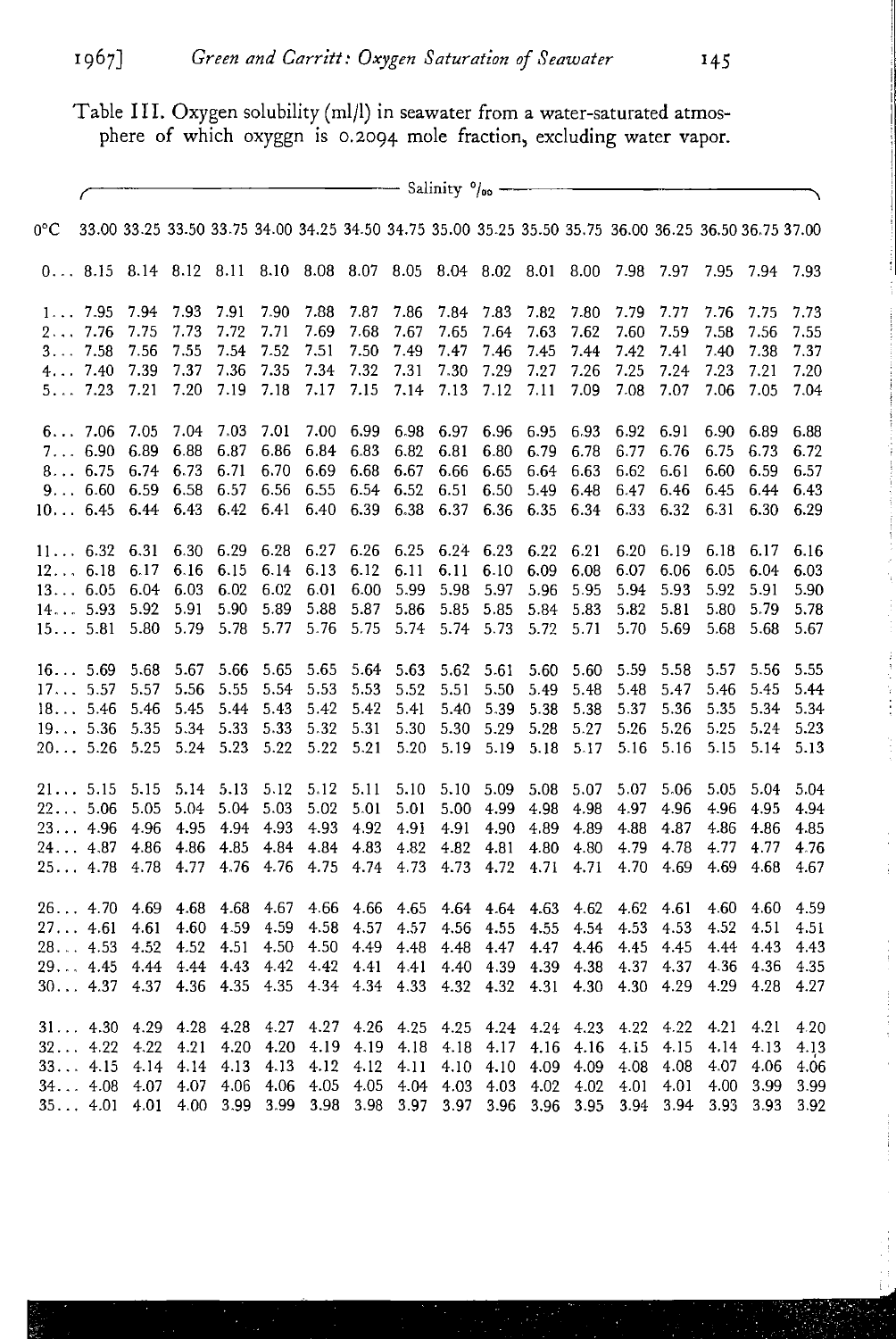**Fournal of Marine Research** 



Figure 1. Nomogram for oxygen solubility in seawater at equilibrium with water-saturated air at one atmosphere total pressure and oxygen 0.2094 mole fraction excluding water vapor. Based on data of Green (1965).

spaced values of seawater salinity, will enable oceanographers to obtain saturation values by interpolation in one direction only (between listed temperatures). Salinity, in Table III, is the quantity defined by the Knudsen equation:

 $S = 1.805 \text{ CI} + 0.030$ 

where Cl is the chlorinity in parts per thousand. In addition to Tables I-III, a nomogram is presented in Fig. I for convenient use in the laboratory.<sup>3</sup>

The tables below give the saturation values for true thermodynamic equilibrium at a smooth surface. Under natural conditions of turbulence and bubble formation in breakers, two processes tend to increase gas pressure surface tension and hydrostatic pressure. In addition to these physical sources for supersaturation, biological oxygen production will lead to an increase in oxygen tension above the compensation depth. It has been noted that establishment of equilibration at the surface is a relatively slow process, so that oxygen may be carried downward by eddy diffusion before gas exchange at the sea surface leads to an equilibrium state.

3. Larger nomograms are available from E. J. Green, Department of Chemistry, Carnegie Institute of Technology, Pittsburgh, Pennsylvania, 15213.



 $\sqrt{25,2}$